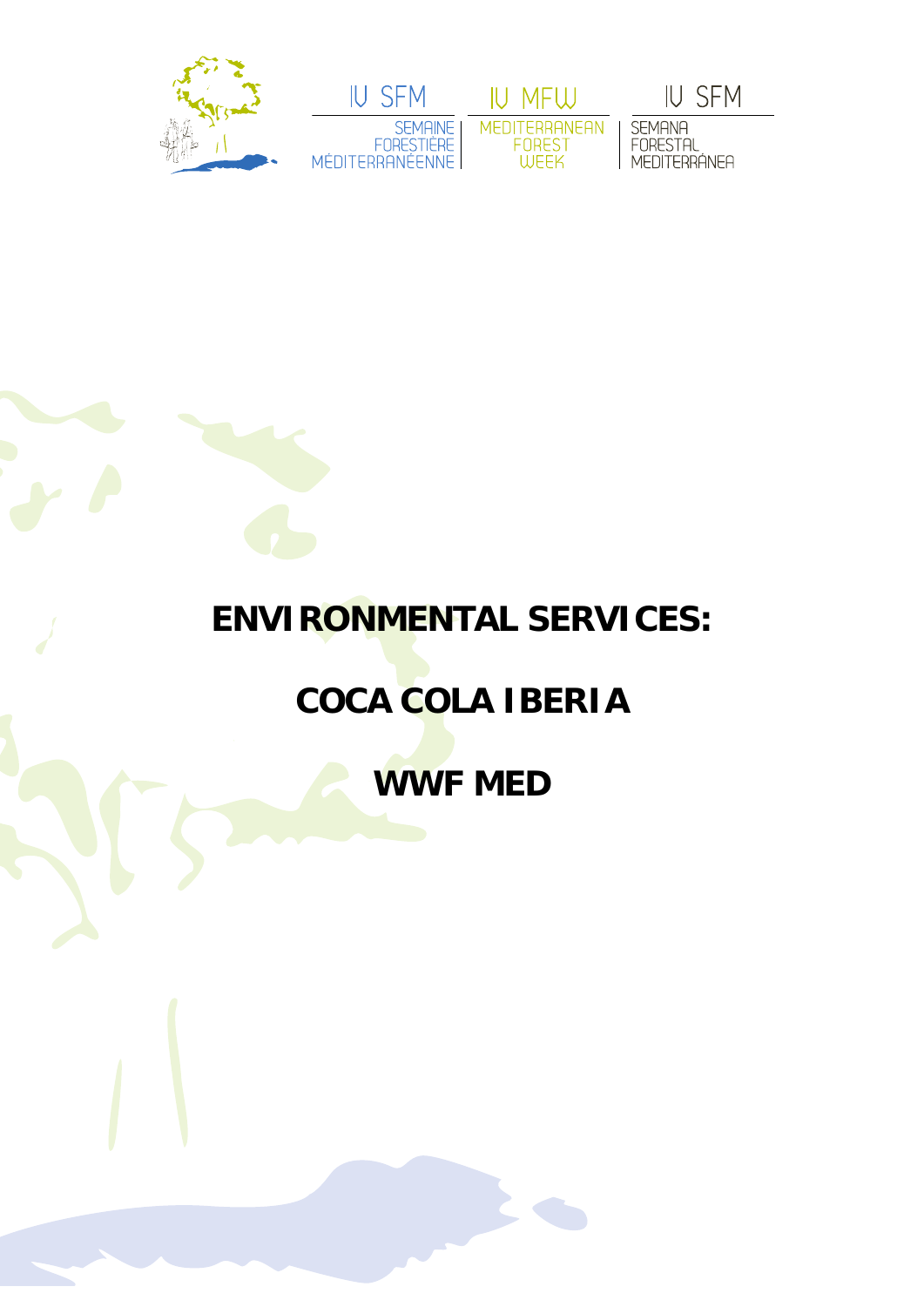## **About Coca‐Cola**

The Coca‐Cola Company s the world's largest beverage company, refreshing consumers with more than 500 sparkling and still brands. Led by Coca-Cola, one of the world's most valuable and recognizable brands, our Company's portfolio features 20 billion‐ dollar brands including, Coca‐Cola Light, Fanta, Sprite, Coca‐Cola Zero, Powerade and Minute Maid among others.

Globally, we are the No. 1 provider of sparkling beverages, ready‐to‐drink coffees, and juices and juice drinks. Through the world's largest beverage distribution system, consumers in more than 200 countries enjoy our beverages at a rate of 1.9 billion servings a day. With an enduring commitment to building sustainable communities, our Company is focused on initiatives that reduce our environmental footprint, support active, healthy living, create a safe, inclusive work environment for our associates, and enhance the economic development of the communities where we operate.

Coca‐Cola in Portugal is part of the Company's Iberian Division, one of the most relevant in the global context, occupying the second place in Europe and the eleventh in the world. It directly employs about 5000 people and more than 17,000 indirectly in the entire peninsula.

In Portugal, Coca-Cola works closely with the local bottler Iberian Partners / Refrige. Refrige has a plant located in the Setubal district, nearby Lisbon.

The sustainability and social responsibility has always been a strong commitment in Portugal. Thus, we have worked in the past years in the implantation of sustainability projects that bring awareness for specific sustainability challenges. The most recent is the Green Heart of Cork Project.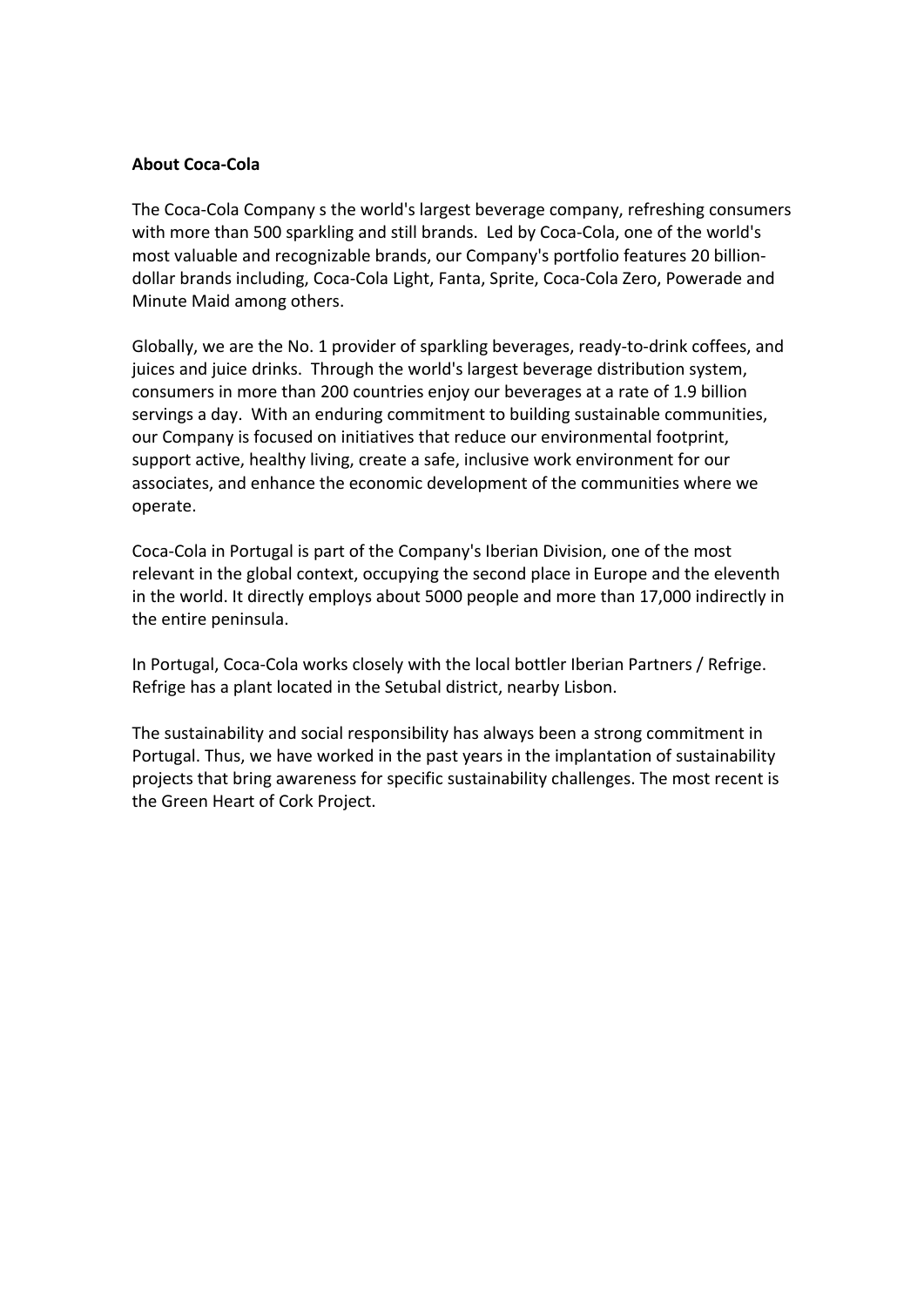## **Brief Summary of the Green Heart of Cork: Conservation of the Portuguese oak fields above the Tagus‐Sado aquiver – Aquiver Protection and Development.**

Portugal is the world country with the biggest cork oak area. The Portuguese more emblematic tree grow in the fields of the Alentejo and Extremadura provinces, giving to the country the leadership in cork production.

The biggest cork oak spot in the world with more than 797 000 acres (322 517 ha) of continuous cork oak, stands in an area of 1 127 000 acres (456 239 ha) just 60 miles from Lisbon in the provinces of Alentejo and Estremadura. It's one of the environmental habitats, with a diverse ecosystem.

The cork oak field – named the Portuguese cork heart ‐ stands just above the biggest aquifer of Portugal and the biggest subsoil water reserve in the Iberian Peninsula. Just between the Tagus and Sado rivers it covers an area of 1 672 000 acres (676 677 ha) with a capacity of 1 926 000.000 yd3 (1.472.839.377 m3) / year. It serves one million inhabitants and 247 100 acres (100 000 ha) of irrigation fields.

The cork oak has an extremely important role in the aquiver protection and development, balancing the environmental biodiversity, protecting endemic species and overall ecosystem.

The Tagus‐Sado aquiver plays an important role in the Portuguese water supply. It is also the provider of water for the Refrige plant (Coca‐Cola Bottler in Portugal) which is established also above the aquiver.

The aquiver ecosystem is bounded to the cork oak fields, depending on the environmental balance. The region is also home of some endemic species. Nine bird species, for example, are critically threatened of extinction.

The Green Heart of Cork project stands for a decisive role in that ecosystem protection, and conservation. Its purpose it's to compensate the agricultural and forest owners that contribute for the improvement of the ecosystems basic services with good practices, such as the carbon retention, soil formation, regulation of the water cycle and biodiversity. It encourages good agricultural and forestry practices that contribute decisively to the conservation of cork oak forests and, for that matter, the aquiver.

Coca‐Cola is the first and leading pioneer supporter of this WWF Portugal initiative. By sponsoring the project, the company is assessing two main guidelines: contributes to the sustainability of its business – the Refrige plant is located within the aquiver area consuming 654 000yd3 (500 000m3) /year of groundwater; and build conversation about the cork oak and the Coca‐Cola efforts towards the sustainability and water protection, linking it to one of the Portuguese emblematic symbols, the cork.